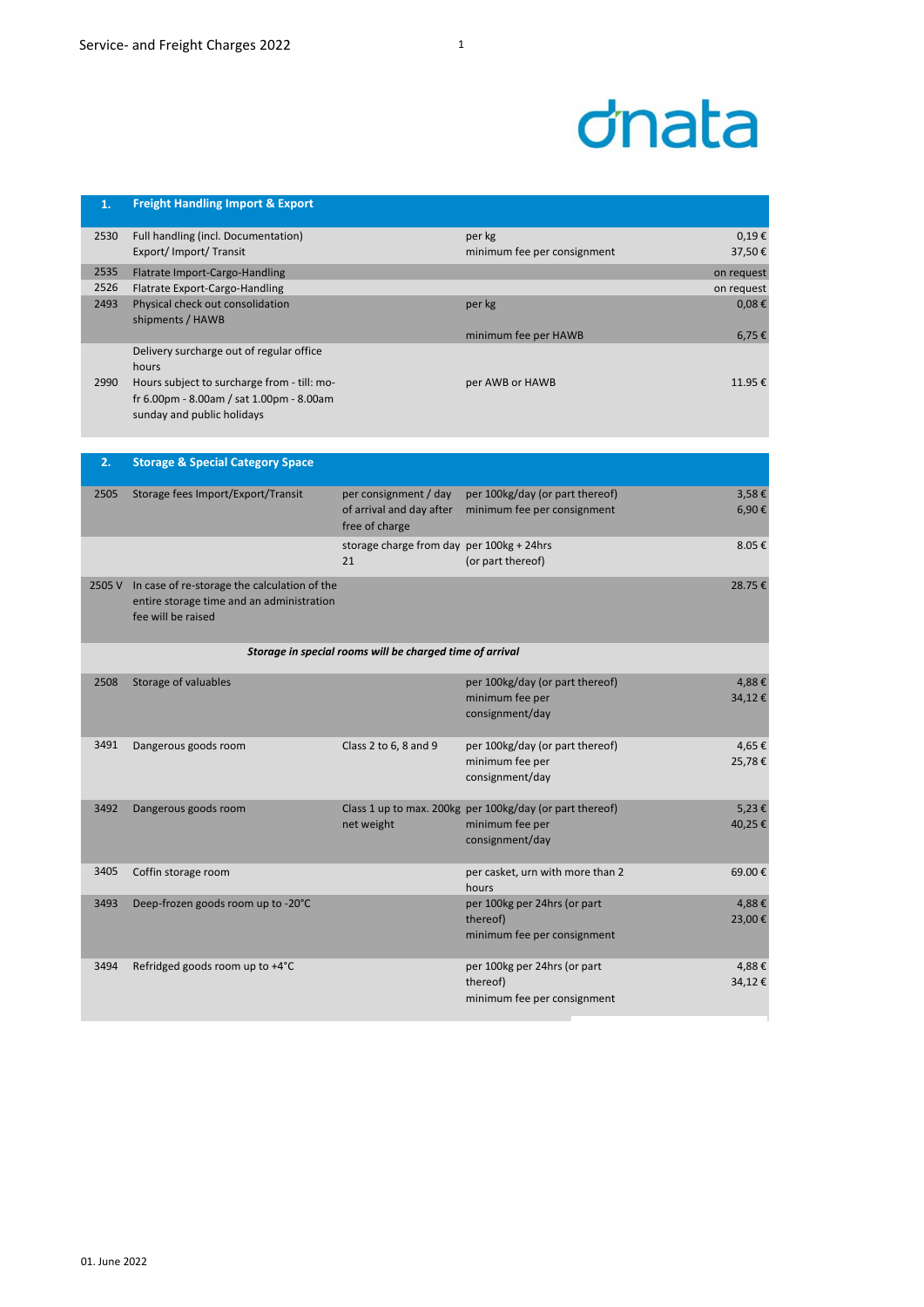## dnata

## **3. Physical Freight Handling**

| 3.1   | <b>Warehouse</b>                                                                                  |                      |                                        |                      |
|-------|---------------------------------------------------------------------------------------------------|----------------------|----------------------------------------|----------------------|
| 2531  | Loading/Unloading of ULDs into/out of a<br>truck                                                  |                      | per Pallet/container                   | 70.50€               |
| 2528  | Loading and unloading of loose cargo                                                              | no aircraft pallets  | per kg<br>minimum fee                  | $0,08 \in$<br>36,75€ |
| 2521  | Building of a pallet/container                                                                    |                      | per t (or part thereof)<br>minimum fee | on request           |
| 2501  | ULD/BUP check incl. Correction and<br>plastic foil                                                |                      | per ULD                                | 17.00€               |
| 3829  | ULD break down                                                                                    |                      | per ULD                                | on request           |
| 3821  | Construct of pal stacks                                                                           |                      | per stack                              | 70.85€               |
| 2997  | Repacking cardborad boxes on euro<br>pallets                                                      | incl. Foil           | per pallet                             | 19.95€               |
| 2498  | Cargo Damage Report / CDR                                                                         |                      | per occurence                          | 34.15€               |
| 2500  | Weight checks of individual consignments                                                          |                      | per process                            | 16.50€               |
|       | 2500 V Volume checks of individual<br>consignments                                                |                      | per piece<br>minimum fee               | 6,50€<br>17,50€      |
| 3947  | Security controls for cargo                                                                       | X-Ray                | per kg                                 | $0,12 \in$           |
|       | X-Ray                                                                                             |                      | minimum fee per AWB                    | 55,00€               |
|       | 3947Z outside regular opening hours                                                               |                      | per shipment                           | 75.00€               |
| 4796  | Security controls for cargo                                                                       | <b>ETD</b>           | per kg                                 | $0,12 \in$           |
|       | explosive detector excl. Material and<br>working hours                                            |                      | minimum fee per AWB                    | 85,00€               |
|       | 3947Z outside regular opening hours                                                               |                      | per shipment                           | 75.00€               |
| 4797  | Security controls for cargo                                                                       | <b>EDD</b>           | per kg                                 | $0,12 \in$           |
|       | Dogs excl. Material and working hours                                                             |                      | minimum fee per AWB                    | 85,00€               |
| 4979Z | outside regular opening hours                                                                     |                      | per shipment                           | 150.00€              |
| 2560  | Handling active container incl. power                                                             |                      | per container                          | 22.50€               |
| 2566  | check of active container                                                                         |                      | per container                          | 15.00€               |
| 2525  | DGR handling fee                                                                                  | <b>DGR Check fee</b> | per AWB                                | 105.00€              |
| 3509  |                                                                                                   | add package          | per colli                              | 3.15€                |
| 3512  | DGR handling fee                                                                                  | <b>DGR Check fee</b> | per AWB CAO and class 7                | 168.00€              |
| 3509  |                                                                                                   | add package          | per colli                              | 3.15€                |
| 3515  | Dry Ice and "radioactive expected<br>package"                                                     |                      | per AWB                                | 68.25€               |
| 3541  | Dangerous Goods handling of Road<br>Feeder Service (ADR)                                          |                      | per truck                              | 40.00€               |
| 4921  | Litium batterie check                                                                             |                      | per AWB                                | 68.25€               |
| 3509  |                                                                                                   | add package          | per piece                              | 3.15€                |
| 2496  | Surcharge issuing for dangerous goods<br>statistic                                                |                      | per dangerous goods shipment           | 11.00€               |
| 3820  | Handling palett through units/BUP                                                                 |                      | per pallet                             | 70.85€               |
| 2600  | Prior customs inspection of shipments,<br>check out from storage to inspection area<br>and return |                      | per shipment                           | 47.25€               |
| 2601  | Prior inspection including WHS escort                                                             |                      | per 1/2 hour or part thereof           | 39.75€               |
| 4817  | check out from storage to VET inspection<br>area and return                                       |                      | per shipment                           | 47.25€               |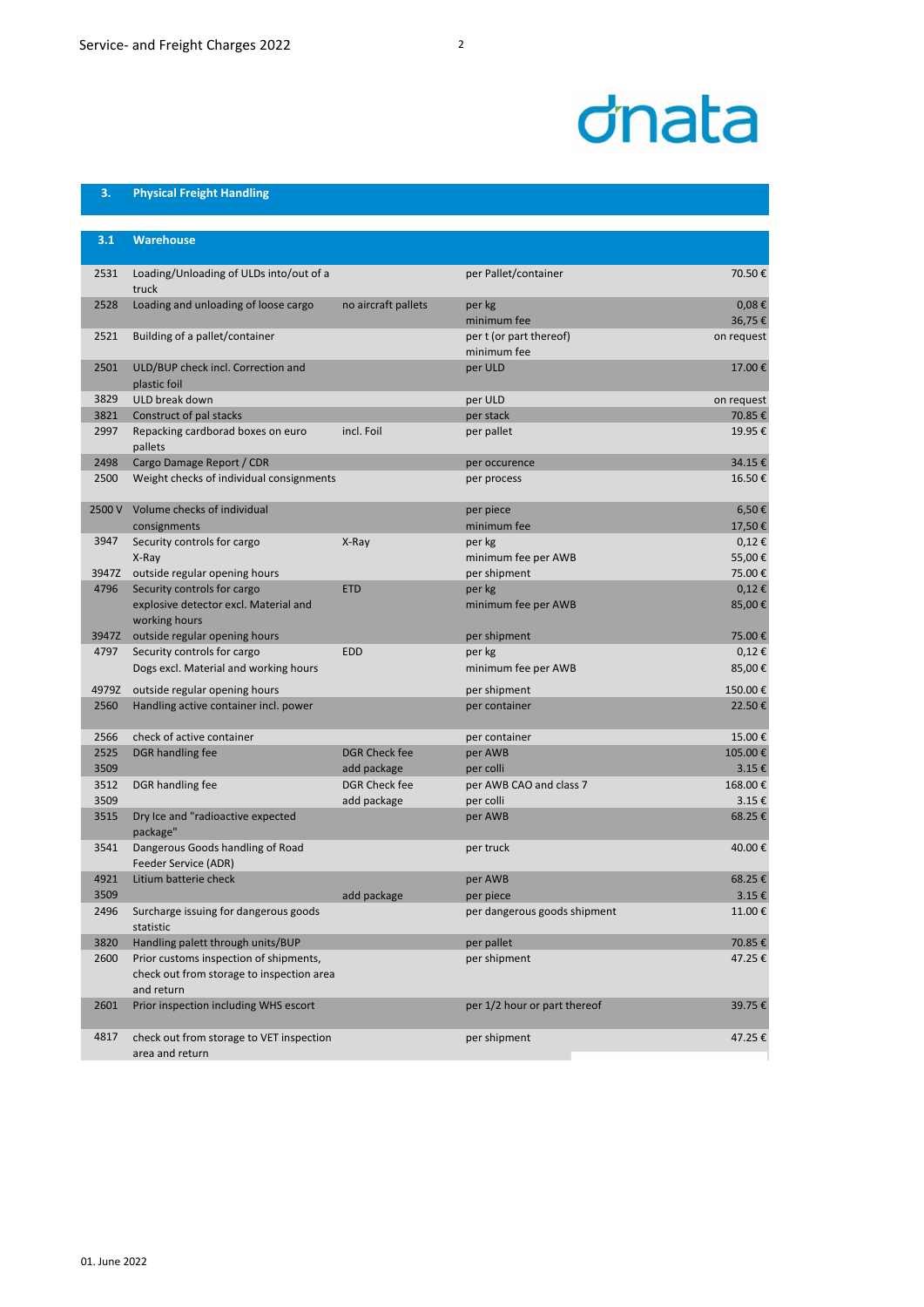| 3.2       | <b>Office</b>                                                       |                   |                        |                 |
|-----------|---------------------------------------------------------------------|-------------------|------------------------|-----------------|
|           | 3544 G Presentation of t-documents                                  |                   | per piece              | 36.75€          |
|           | 3544 E Preparing t-documents by ncts                                |                   | up to 50.000 €         | 73.50€          |
|           |                                                                     |                   | up to 150.000 €        | 105.00€         |
|           |                                                                     |                   | up to 250.000 €        | 157.50€         |
|           |                                                                     |                   | up to 500.000 €        | 315.00€         |
|           |                                                                     |                   | up to 750.000€         | 472.50€         |
|           |                                                                     |                   | up to max. 2.000.000 € | 0,075% of value |
| 2993      | presenting docs to customs office                                   |                   | per staff per 1/4 hour | 21.00€          |
| 2513      | Delivery receipt forwarding agents and                              | Data processing + | per piece              | 12.05€          |
|           | airlines                                                            | customs clearance |                        |                 |
|           |                                                                     |                   |                        |                 |
| 2513P     | Delivery receipt end customers                                      | Data processing + | per piece              | 15.75€          |
|           |                                                                     | customs clearance |                        |                 |
|           |                                                                     |                   |                        |                 |
| 3540      | Unfinished T1/T2 (not provided at the                               |                   | je document            | 78.75€          |
|           | destination)                                                        |                   |                        |                 |
|           |                                                                     |                   |                        |                 |
| 2700      | Customs presentation excess or shortage                             |                   | per AWB                | 28.85€          |
|           | difference                                                          |                   |                        |                 |
| 4783      | AWB data capture (HAWB/MAWB)                                        |                   | per HAWB               | 8.40€           |
|           |                                                                     |                   |                        | 78.75€          |
| 4740      | Missing FFM (import)                                                |                   | per flight/per RFS     |                 |
| 4750      | Missing FBL (export)                                                |                   | per flight/per RFS     | 78.75€          |
| 2527      | <b>Issuing AWB's</b>                                                |                   | per AWB                | 34.65€          |
| 3830      | <b>CMR</b> issuance                                                 |                   | per document           | 17.85€          |
| 2989      | Issuing of the export manifest                                      |                   | per manifest           | 36.75€          |
| 2989N     | Issuing additional shipments not listed on                          |                   | <b>AWB</b>             | 5.75€           |
|           | manifest                                                            |                   |                        |                 |
| 2539      | Request of customs reporting book                                   |                   | per t-document         | 13.65€          |
|           | number ATB                                                          |                   |                        |                 |
| 2901      | change of custody                                                   |                   | per occurance          | 7.85€           |
| 2902      | change of holder of the right disposal                              |                   | per occurance          | 7.85€           |
|           |                                                                     |                   |                        |                 |
| 2514      | Notification of recipient                                           |                   | per notification       | 5.25€           |
| 3256      | Application of bank release                                         |                   | per release            | 31.50€          |
| 4836E     | Entry summary declaration                                           |                   | per AWB                | 15.00€          |
| 4837      | Arrival notification                                                |                   | per occurance          | 34.10€          |
| 2540      | P.O.D.                                                              |                   | per document           | 36.75€          |
| 3258      | Deposit/change of general power of                                  |                   | per occurance          | 21.00€          |
|           | attorney                                                            |                   |                        |                 |
| 2527C CCA |                                                                     |                   | AWB                    | 26.25€          |
| 3760      | disposal of non collected import pouches<br>(30 days after arrival) |                   | per pouch              | 26.25€          |
| 4830      | mailing of invoices and documents by                                |                   | per occurance          | 7.75€           |
|           | post (invoices per e-mail free of charge)                           |                   |                        |                 |
|           |                                                                     |                   |                        |                 |
| 4816      | Common Veterinary Entry Document                                    |                   | per process            | 59.95€          |
|           |                                                                     |                   |                        |                 |
| 4815      | <b>Common Entry Document</b>                                        |                   | per process            | 59.95€          |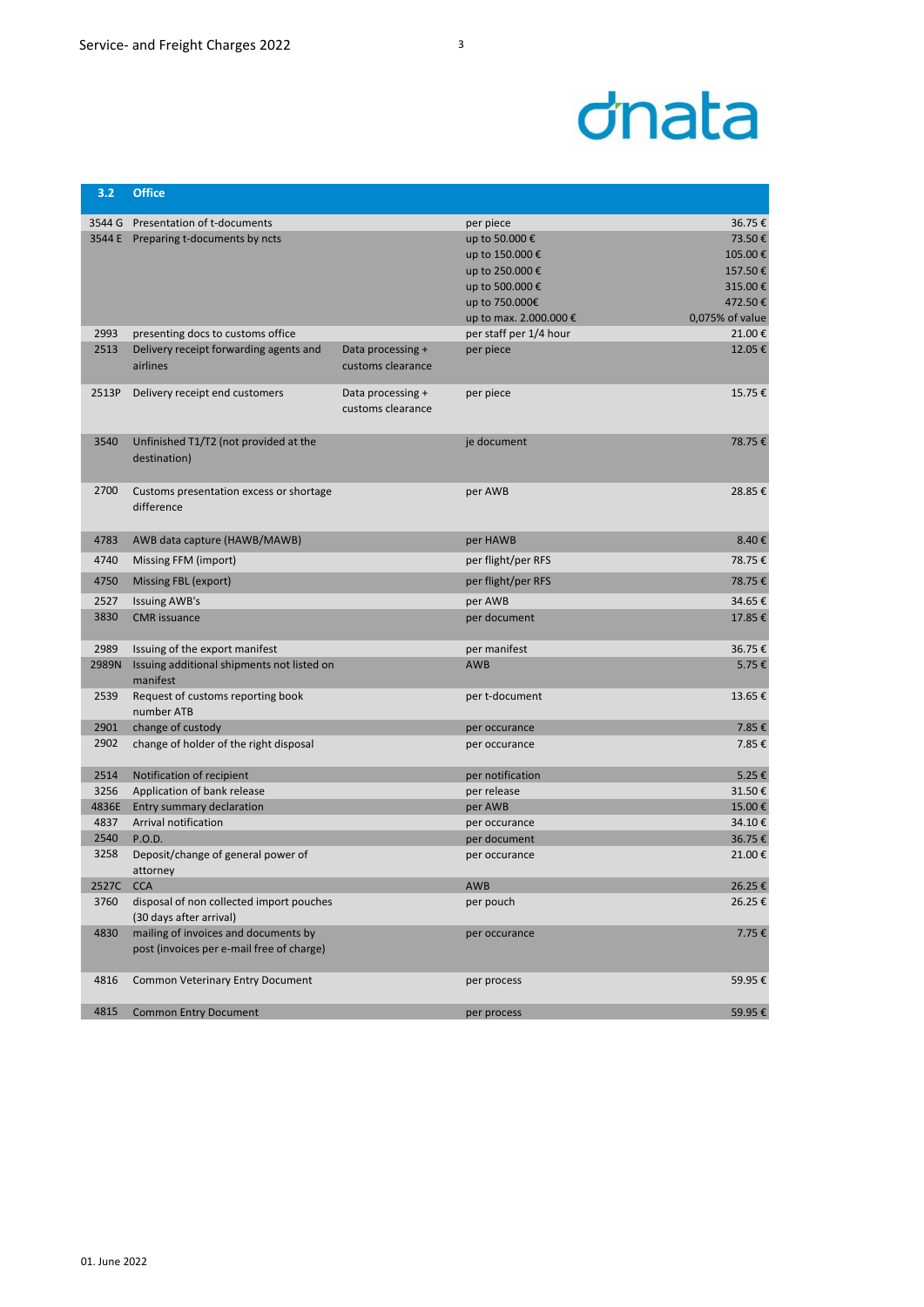## dnata

| 4.   | <b>Working hour rates</b>                     |                |               |         |
|------|-----------------------------------------------|----------------|---------------|---------|
|      |                                               |                |               |         |
| 815  | Forklift cargo                                | up to $1,5$ to | per 1/4 hour  | 22.75€  |
| 914  | Forklift cargo                                | up to 4 to     | per 1/4 hour  | 47.50€  |
| 916  | Forklift cargo                                | up to $6$ to   | per 1/4 hour  | 63.04€  |
| 3022 | Towing tractor                                | up to 14to.    | per 1/4 hour  | 38.85€  |
| 3567 | Shiftleader Cargo                             |                | per 1/4 hour  | 33.30€  |
| 2992 | Manager warehouse                             |                | per 1/4 hour  | 41.62€  |
| 2991 | Loader cargo                                  |                | per 1/4 hour  | 22.20€  |
|      | 2993/SB Accompanied access to secure area     |                | per 1/2 hour  | 36.63€  |
|      | 2993/SV Accompanied explosives transportation |                | per procedure | 194.25€ |
|      | on apron                                      |                |               |         |

| 5.    | <b>Material costs</b>            |                                     |           |                 |
|-------|----------------------------------|-------------------------------------|-----------|-----------------|
| 1296  | Tie-down rope                    |                                     | per metre | 0.93€           |
| 1314  | Stud                             | 1,9to. tensible strength            | per stud  | 3.35 $\epsilon$ |
| 1316  | Clamping band                    | 9m                                  | per piece | 32.75€          |
| 1297  | Wooden boards                    | 40 * 140 mm                         | per metre | 3.35€           |
| 3543  | Wooden beams                     | 100 * 100 mm                        | per metre | 7.65€           |
| 1322  | Foil for paletts / container big |                                     | per piece | 1.68€           |
| 4420  | One-way pallet                   | 80 * 120 cm                         | per piece | 12.65€          |
| 4643  | One-way pallet                   | 100 * 120 cm                        | per piece | 15.00€          |
| 4642  | One-way pallet                   | $80 * 60$ cm                        | per piece | 13.65€          |
| 4644  | Euro pallet                      | as per IPPC Standard<br>80 * 100 cm | per piece | 22.75€          |
| 3266R | Stretch foil                     |                                     | per roll  | 30.45€          |
| 3266  | Stretch foil                     |                                     | per metre | $0.16 \in$      |

| 6.    | <b>Special services</b>                              |              |                         |                |            |            |
|-------|------------------------------------------------------|--------------|-------------------------|----------------|------------|------------|
| 4870  | Temperature check                                    |              | per process             |                |            | 25.75€     |
| 4920  | <b>AVI Fee</b>                                       | large animal | per ULD                 |                |            | 105,00€    |
|       |                                                      | small animal | per ULD                 |                |            | 127,50€    |
| 3831  | Digital photo incl. E-Mail dispatch                  |              | per process             |                |            | 7.65€      |
| 3668  | Color print                                          |              | per print / copy        |                |            | 15.75€     |
| 3665K | Photocopy                                            |              | per copy                |                |            | 0.52€      |
| 3662  | Duplicate data out of archive older than 3<br>months |              | per piece               |                |            | 17.50€     |
| 3660  | Duplicate data out of system                         |              | per piece               |                |            | 5.25€      |
| 3750  | Destruction under customs control                    |              | per kg                  |                |            | on request |
| 2505V | <b>Administration fee</b>                            |              |                         |                |            | 27.50€     |
| 2525N | <b>Issuing NOTOC</b>                                 |              | per line                |                |            | 8.40€      |
|       |                                                      |              | Minimum per consignment |                |            | 30.00€     |
| 2505E | Express-handling of export/import goods              |              | per kg                  | <b>Minimum</b> | $0,17 \in$ | 36,25      |
|       | up to max. 1500kg on delivery RFC up to              |              |                         |                |            | €          |
|       | 90 minutes before departure                          |              |                         |                |            |            |
| 3750V | Disposal of packaging                                |              | per cbm                 |                |            | 29.75€     |
|       |                                                      |              | Minimum                 |                |            | 47.50€     |
| 3665T | Dry ice refill                                       |              | kg                      |                |            | on request |
| 2505V | <b>Administration fee</b>                            |              |                         |                |            | 27.50€     |
| 3665L | Label                                                |              | per label               |                |            | 1.65€      |